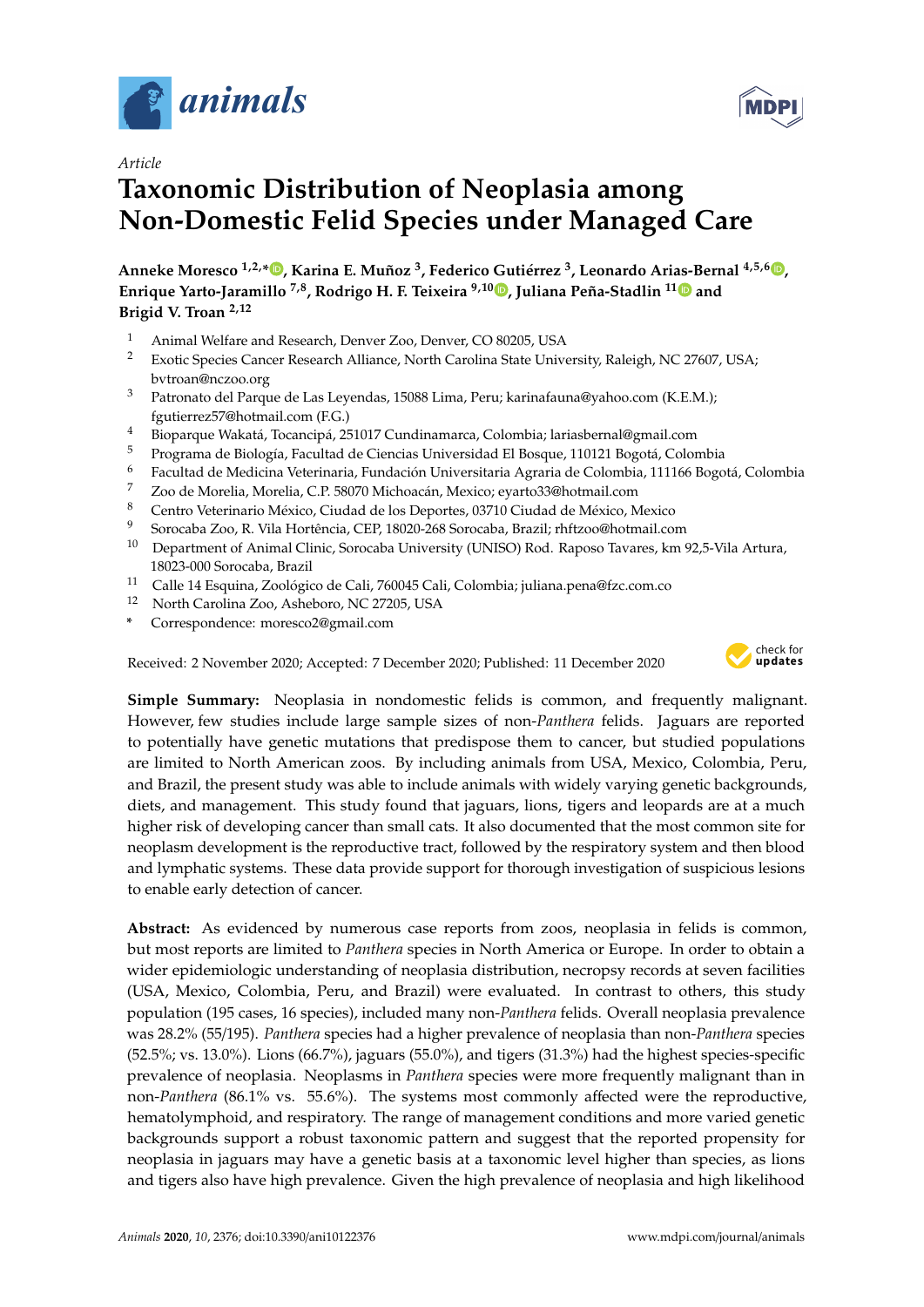of malignancy, routine medical exams in all nondomestic felids, but *Panthera* species in particular, should include thorough assessments of any clinical signs of neoplasia.

**Keywords:** cancer; jaguar; mammary carcinoma; Leopardus; Otocolobus; Panthera; Puma; Neofelis; seminoma; Sertoli cell tumor

## **1. Introduction**

As medical care improves at zoological institutions, animals live longer and are more likely to develop neoplasia. Comparative studies are a useful tool to learn more about species-specific risk of neoplasia, thereby allowing preventive care, monitoring and treatment to be better tailored for at-risk patients. Better knowledge of risk factors for neoplasia can enhance early detection by simply knowing in which patients and body systems to focus more during each examination. Environmental and genetic factors are known to have an impact on the potential to develop neoplasia; domestic animal studies have shown that certain breeds are more prone to developing neoplasia [\[1\]](#page-7-0), underscoring the importance of genetic factors. These findings parallel the occurrence of familial neoplasms in humans, such as breast cancer [\[2\]](#page-7-1). Similarly, there are specific neoplasms that tend to occur in specific nondomestic felid species, henceforth felids, and reviewed in Terio et al., [\[3\]](#page-7-2). In the North American jaguar population, multiple variations in the *BRCA1* sequence were detected, these were traced to common recent ancestors [\[4\]](#page-7-3).

With some exceptions [\[5–](#page-7-4)[12\]](#page-8-0), reports of neoplasia in nondomestic felids reflect single cases or case series reports, and the total population of individuals is rarely recorded, making it difficult to estimate prevalence. Additionally, much of the searchable and available literature on nondomestic felid neoplasia is limited to animals cared for at one facility or to the populations in the United States, Canada or Europe [\[5](#page-7-4)[,9](#page-7-5)[,12–](#page-8-0)[14\]](#page-8-1). Most of these studies focus on *Panthera* felids, while large datasets for non-*Panthera* felids are not reflected in the literature. Even some of the most robust comparative oncology studies include few non-*Panthera* species and none or small neotropical felid species representation [\[15](#page-8-2)[,16\]](#page-8-3). A retrospective study including cases from more geographically diverse regions could provide a more robust comparative dataset, as populations with a wider geographic origin will differ in their genetic backgrounds, environmental conditions, and management.

This retrospective study was performed to characterize the prevalence and types of neoplasia in felids under managed care in institutions across the Americas (USA, Mexico, Colombia, Peru, and Brazil), offsetting the effect of limited genetic lines and institutional management practices. The focus of the present study was on the occurrence and species distribution of neoplasms (epidemiology), rather than the clinical course of the cases. Because much of the literature on felid neoplasia has focused on *Panthera* felids, this study also analyzed the prevalence difference between *Panthera* and non-*Panthera* felids. Finally, the prevalence of reproductive cancers is specifically highlighted because diseases of the reproductive organs can have a negative impact on conservation by affecting reproduction. This can be true even if the animal survives when neoplasia is successfully treated by surgical removal of the reproductive organs.

#### **2. Materials and Methods**

Medical records that included necropsy results for felids were obtained from seven institutions across North and South America (Tables [1](#page-2-0) and [2\)](#page-2-1). Only cases with histologically confirmed neoplasia diagnoses on antemortem or postmortem exam were included. Age was calculated using the date of birth and the date of diagnosis. For animals where the diagnosis was made during postmortem examination (and had not been detected antemortem), age was calculated using date of birth and date of death. For animals that entered managed care via confiscation or rescue, ages were calculated based on estimated ages at the time of accession. Presence of neoplasia was analyzed as a binomial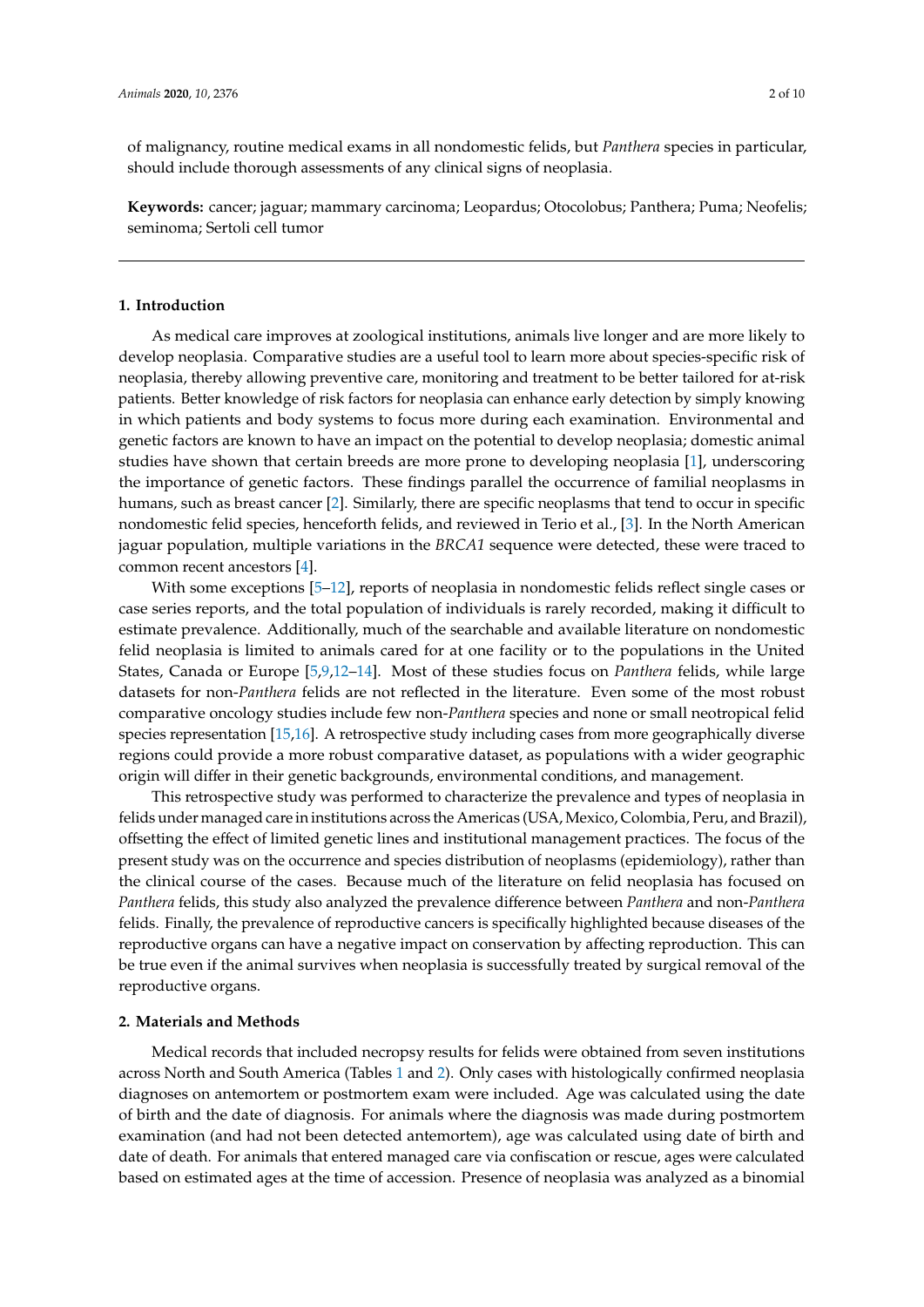variable ( $Y =$  confirmed or  $N =$  not detected). Sex, primary tumor location, and type were documented for each neoplasm. Parity was not analyzed as this information was unavailable for any cases that were admitted as confiscations. Histopathological diagnoses were reviewed by one of the authors (BT). Neoplasia nomenclature and classifications were standardized according to organ and cell type (Supplementary Table S1) using the scheme developed by the Exotic Species Cancer Research Alliance (https://[escra.cvm.ncsu.edu](https://escra.cvm.ncsu.edu/)/) [\[17\]](#page-8-4), which was based on the National Cancer Institute Thesaurus (https://[ncithesaurus.nci.nih.gov](https://ncithesaurus.nci.nih.gov/ncitbrowser/)/ncitbrowser/) and established veterinary nomenclature in Tumors of Domestic Animals [\[18\]](#page-8-5). As has been previously grouped [\[9\]](#page-7-5), and recognizing the association of reproductive hormones with the development of mammary tumors, neoplasias of the mammary gland, uterus, gonads, and male accessory sex glands were included in the "Reproductive" category.

<span id="page-2-0"></span>

| <b>Table 1.</b> Institutions and cases contributed to the survey of felid neoplasia. |  |  |  |  |
|--------------------------------------------------------------------------------------|--|--|--|--|
|                                                                                      |  |  |  |  |

| Institution                     | Location            | Cases |
|---------------------------------|---------------------|-------|
| Denver Zoo                      | Denver, USA         | 50    |
| North Carolina State University | Raleigh, USA        | 13    |
| Parque de las Leyendas          | Lima, Perú          | 36    |
| Bioparque Wakatá                | Tocancipá, Colombia | 13    |
| Morelia Zoo                     | Morelia, México     | 5     |
| Zoologico de Cali               | Cali, Colombia      | 59    |
| Sorocaba Zoo                    | Sorocaba, Brazil    | 19    |
| Total                           |                     | 195   |

| <b>Common Name</b>             | <b>Scientific Name</b> | Female (n)     | Male (n) | MLE <sup>+</sup> (Years) |
|--------------------------------|------------------------|----------------|----------|--------------------------|
| non-Panthera                   |                        |                |          |                          |
| Cheetah                        | Acinonyx jubatus       | 1              | 1        | 11.6 <sup>a</sup>        |
| Pampas cat                     | Leopardus colocolo     | 1              | 1        | 12.0 <sup>b</sup>        |
| Ocelot                         | Leopardus pardalis     | 13             |          | 15.4 <sup>a</sup>        |
| Tigrina                        | Leopardus tigrinus     | 5              |          | NA                       |
| Margay                         | Leopardus wiedii       | 7              | 5        | NA                       |
| Serval                         | Leptailurus serval     | 2              | 2        | 13.2 <sup>a</sup>        |
| Canadian lynx                  | Lynx canadensis        | $\Omega$       | 1        | 15.0 <sup>a</sup>        |
| Clouded leopard                | Neofelis nebulosa      | 3              | 2        | 13.1                     |
| Pallas' cat                    | Otocolobus manul       | 6              | 13       | 8.5 <sup>a</sup>         |
| Puma                           | Puma concolor          | 15             | 13       | M 13; F 16 <sup>a</sup>  |
| Jaguarundi                     | Puma yagouaroundi      | $\overline{4}$ | 6        | NA                       |
|                                | non-Panthera total     | 57             | 58       |                          |
|                                | Panthera               |                |          |                          |
| Lion                           | Panthera leo           | 19             | 14       | 16.9 <sup>a</sup>        |
| Jaguar                         | Panthera onca          | 10             | 10       | 17.8 <sup>a</sup>        |
| Leopard                        | Panthera pardus        | 3              | 1        | 18.2 <sup>a</sup>        |
| <b>Tiger</b>                   | Panthera tigris<br>11  |                | 5        | M 16; F 14.3 a           |
| Panthera uncia<br>Snow leopard |                        | 4              | 3        | 15.1 <sup>a</sup>        |
|                                | Panthera total         | 47             | 33       |                          |
| Grand total                    | 104                    | 92             | 196      |                          |

<span id="page-2-1"></span>**Table 2.** List of species included in the survey of neoplasia in felids from zoos in the US, Mexico, Peru, Colombia, and Brazil.

<sup>†</sup> MLE = Median life expectancy, NA = not available; M= male, F = female; <sup>a</sup> Che-Castaldo et al. [\[19\]](#page-8-6); <sup>b</sup> calculated from Pampas cat Taxon Report (M. Dulaney pers. comm. [\[20\]](#page-8-7))

Since different species have different median life expectancies (MLE), patient ages were analyzed as absolute age and as age relative to MLE (%MLE). When available, sex specific MLEs were used. Maximum recorded lifespan was not used as it represents outliers rather than what may be typical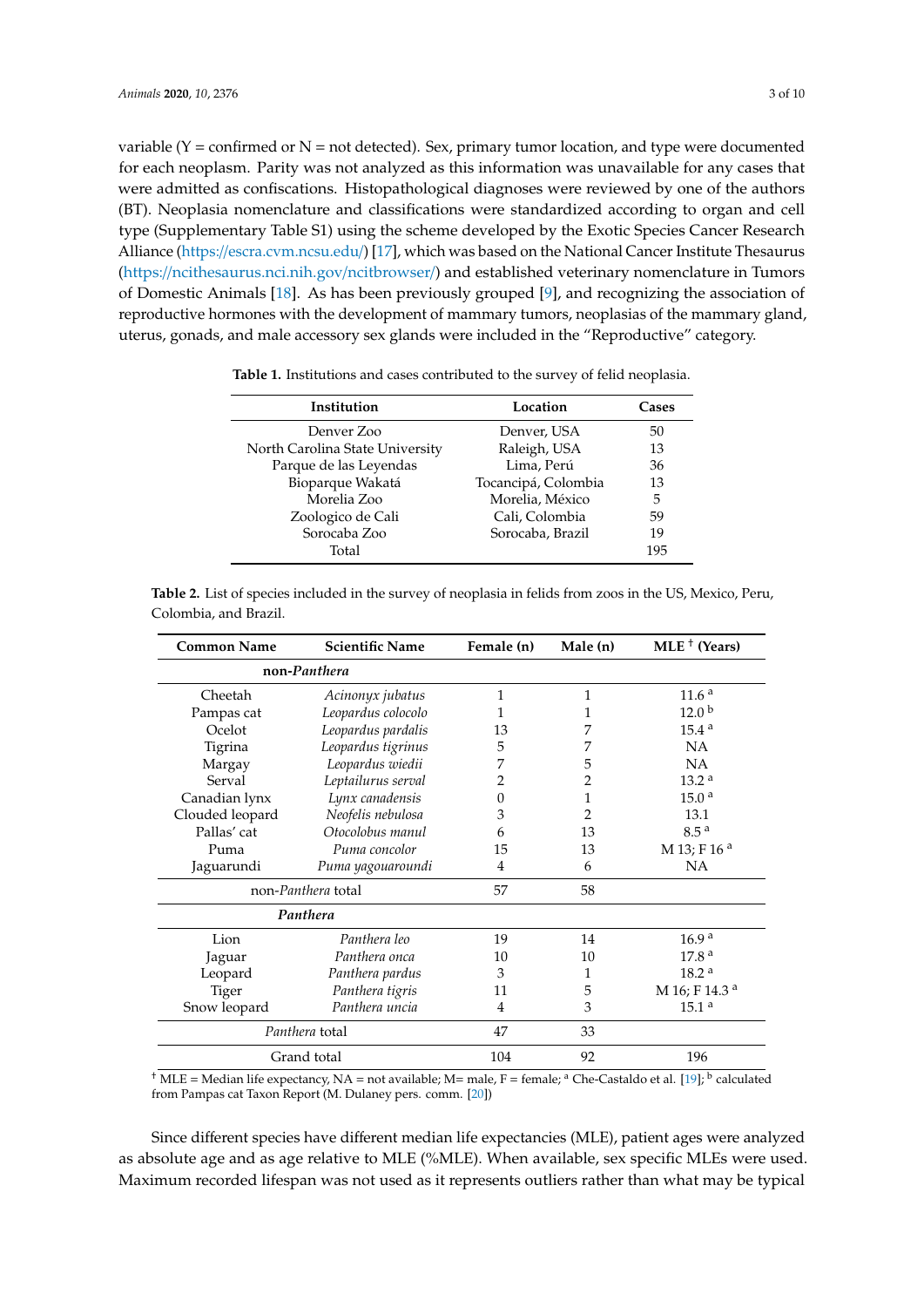for that species [\[19\]](#page-8-6). Values for MLE for all species except *Puma yagouaroundi*, *Leopardus tigrinus*, *L. wiedii* and *L. colocolo* are based on Che-Castaldo et al. [\[19\]](#page-8-6), currently the only available source for MLE in nondomestic species. For *L. colocolo*, MLE was calculated following Che-Castaldo et al. [\[19\]](#page-8-6): ages at the time of death (taxon report, M Dulaney, pers. comm. [\[20\]](#page-8-7)) were used to calculate a survival curve (GraphPad, Prism, version 9.0.0 (121), San Diego, CA 92108, USA, https://[www.graphpad.com](https://www.graphpad.com/)/) with age at which half the population remained (after excluding all animals that did not reach 1 year of age) representing the MLE (4370 days = 12.0 years). Data to calculate such survival curves were not available for *Puma yagouaroundi*, *L. tigrinus* or *L. wiedii*, thus these species were excluded from comparisons involving %MLE. Individuals under 12 months of age were also excluded from analysis, to exclude perinatal deaths.

# *Statistical Analysis*

Data sets were tested for normality with the D'Agostino−Pearson test. Normal data were analyzed and are presented with parametric statistics; data that did not pass the test for normality were analyzed and presented with nonparametric statistics. The level of significance used in all tests was *p* < 0.05. Prevalence of neoplasia between groups was compared with Fisher's exact test, and continuous variables were compared with Mann−Whitney test. Where pertinent, odds ratios (OR) and confidence intervals (CI) are reported. Multiple logistic regression was used to determine the best model for predicting the development of neoplasia. Commercial statistical software was used (GraphPad, Prism, version 9.0.0 (121), San Diego, CA 92108, USA, https://[www.graphpad.com](https://www.graphpad.com/)/).

# **3. Results**

## *3.1. Neoplasia Type*

The records review yielded 271 felids, but after excluding animals younger than 1 year of age and animals for which not enough information was available, a total of 195 felids (91 males and 104 females) from 16 species (Table [2\)](#page-2-1) were included in the present study. Among these 195 felids, 55 were diagnosed with neoplasia, an overall prevalence of 29.2%. A total of 61 unique neoplasias were identified of which 77.0% (47/61) were malignant; six patients (a jaguar, a lion, a tiger, a puma, and two clouded leopards) each had two distinct neoplasms (Supplementary Table S2).

The reproductive system (reproductive organs + mammary glands) was the most commonly affected system overall, 21.3% (13/61) of neoplasms (11 female, 2 male). Seven of eleven neoplasms in females were mammary and one was ovarian (all eight of which were malignant); the three remaining reproductive neoplasms in females were benign uterine leiomyomas. Both male reproductive neoplasms were malignant (seminoma and malignant Sertoli cell tumor). The number of felids known to have been treated with exogenous hormones was small  $(n=13)$  and hormone treatment was varied; statistical analysis for association with neoplasia was not possible. Exogenous hormone exposure included melengestrol acetate (MGA;  $n = 8$ ), deslorelin and MGA ( $n = 1$ ), depot medroxyprogesterone acetate  $(n = 1)$ , progestagen treatment (specifics were not included in the medical record,  $n = 1$ ), and treated "with hormones" for oocyte collection  $(n = 1)$ . Among the progestin (MGA, DMPA and "progestin") treated females (n = 11), two developed mammary adenocarcinoma and one a uterine leiomyoma.

Only three of the eleven females with reproductive neoplasms were known to have been treated with exogenous progestins (two mammary gland adenocarcinomas and one uterine leiomyoma), while four mammary, one ovarian sarcoma, one uterine and one vaginal neoplasia cases had not been treated with exogenous hormones. Neither of the males had been exposed to exogenous hormones.

The second most commonly affected system was the hematolymphoid (such as lymphoma/leukemia; 11/61), all but one of which were malignant, and the third most commonly affected system was the respiratory tract (10/61); seven of these neoplasms were lower respiratory, and all but one were malignant. Only one lion with pulmonary carcinoma presented with concurrent anthracosis.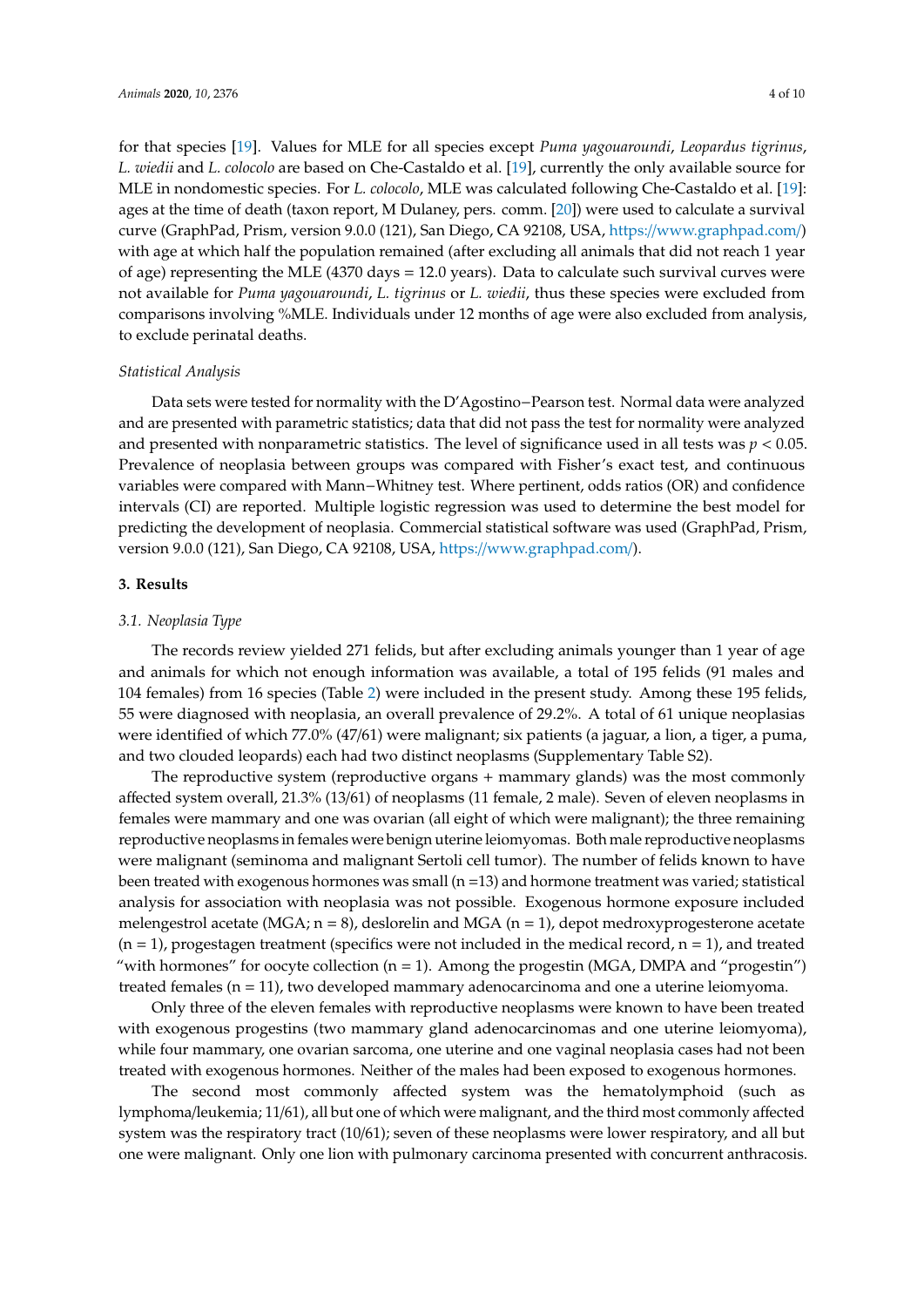### *3.2. Age, Sex and Taxonomy*

Binomial logistical regression models indicated that sex was not a significant variable. Age was a significant variable (*p* = 0.0001), and models with age in absolute numbers (years) were a better fit than age as %MLE, this is likely due to the number of individuals that are not included in the latter model due to the unavailability of MLE, thus it was not possible to calculate %MLE in those individuals. *Panthera* vs. non-*Panthera* classification was a significant variable (*p* < 0.0001), with *Panthera* felids having an estimated odds ratio of 5.4 over non-*Panthera* felids to develop neoplasia. Specific comparisons are outlined below.

# 3.2.1. Age

Ages (absolute and as a percentage of MLE) for neoplasia and non-neoplasia groups did not pass the test for normality. Age ranges for the neoplasia and the non-neoplasia groups were fairly wide but median age at the time of death/diagnosis was significantly different (Mann−Whitney, *p* < 0.0001) between the two groups (16.0 years (1.7–24.0) and 10.0 years (1–22.9), respectively). Median age (as %MLE) was also significantly lower (Mann−Whitney, *p* = 0.0053) in the non-neoplasia group than the neoplasia group (74.9% and 100.6% resp). Among neoplasia cases, only seven animals were less than 10 years old: a 1.7-year-old Pallas' cat with urothelial (transitional cell carcinoma), a 3.4-year-old tiger with leukemia, a 3.7-year-old jaguar with lymphosarcoma, a 5.1-year-old lion with leukemia, a 7-year-old lion with melanoma, a 7.6-year-old puma with hemangiosarcoma, and an 8-year-old puma with meningioma. All of these animals were at or under 50% MLE. Ages as %MLE were available for 80 *Panthera* and 78 non-*Panthera*. There was no significant difference in age (%MLE) between the *Panthera* (91.7%) and non-*Panthera* (88.3%) group (Mann−Whitney test, *p* = 0.6402). Age (%MLE) was not significantly different between *Panthera* and non-*Panthera* patients (Mann−Whitney and  $p = 0.7164$ .

#### 3.2.2. Sex

There was no sex bias in the prevalence of neoplasia among males and females. The male:female ratio in the general study population was not significantly different from the ratio in the subpopulation with neoplasia (Fisher's exact test,  $p = 0.6505$ ). Neoplasia in females included a significantly larger (Fisher's exact test  $p = 0.0266$ ) percentage of reproductive system neoplasias than in males (32.4% (11/34) vs. 7.04% (2/27), OR 5.9878; 95% CI 1.354–28.58).

#### 3.2.3. Taxonomy

A significantly higher proportion of *Panthera* patients were affected by neoplasia than non-*Panthera* patients [50.0% (40/80) vs. 13.0% (15/115)]; Fisher's exact test *p* < 0.0001) (Table [3\)](#page-5-0), OR 7.407 (95% CI 3.61 to 15.14). Among *Panthera* felids, 45.0% (36/80) developed malignant neoplasia whereas only 8.7% (10/115) among non-*Panthera* felids did, this difference was significant (Fisher's exact test *p* < 0.0001; OR 8.591, 95%CI 3.94 to 18.07). In contrast, the percentage of *Panthera* and non-*Panthera* patients that developed benign neoplasms was not significantly different (Fisher's exact test *p* =0.7743): 5.0% (4/80) vs. 4.4% (5/115). When the analysis was performed based on the neoplasms, rather than the patients, the percentage of malignant neoplasms among *Panthera* patients (86.1%; 37/43) was significantly higher (Fisher's exact test  $p = 0.0425$ ) compared to non-*Panthera* (61.1%; 11/18).

Lions and jaguars were over-represented in the neoplasia group as together they comprised 56.4% (31/55) of neoplasia cases, while only comprising 27.2% (53/195) of the total study population. Among species with 10 or more individuals included in this study population, the three highest species-specific prevalence of neoplasia were: lions (60.1%; 20/33), jaguars (55.0%; 11/20), and tigers (31.3% 5/16). Jaguars had the highest species-specific reproductive neoplasia prevalence (20.0%; 4/20), followed by tigers (18.8%; 3/16), and lions (9.1%; 3/33); the overall study population reproductive neoplasia prevalence was 7.2% (14/195). Prevalence of reproductive neoplasia was lower in non-*Panthera*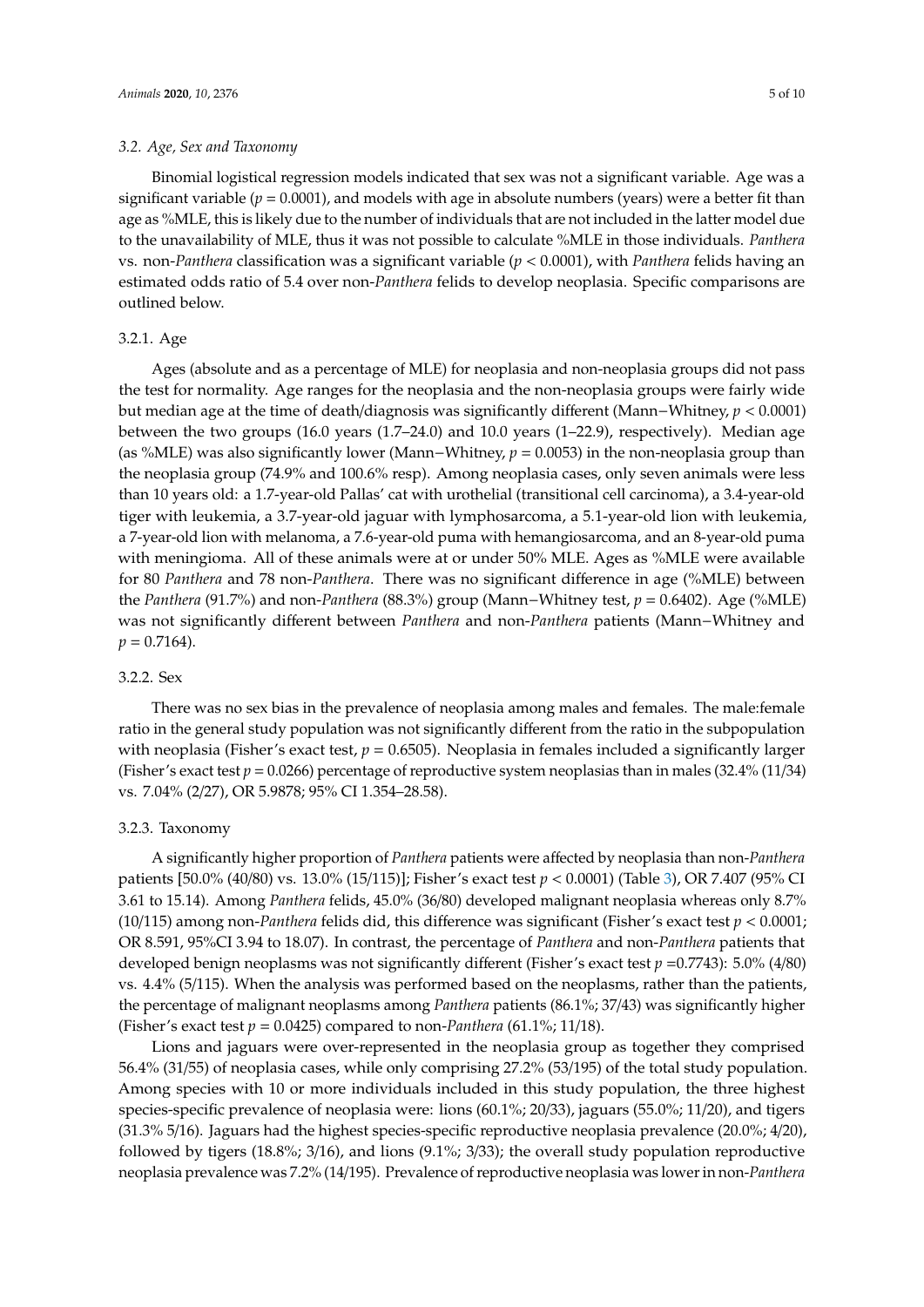<span id="page-5-0"></span>[3.5% 4/115)] than in *Panthera* [12.5% (10/80)]. This difference was significant (Fisher's exact test *p* = 0.0228; OR 3.964, 95% CI 1.263 to 11.76).

| <b>Species</b>     | No Neoplasia   | Neoplasia Cases | <b>Total</b>   | Prevalence (%) |
|--------------------|----------------|-----------------|----------------|----------------|
| Non-Panthera       |                |                 |                |                |
| Acinonyx jubatus   | $\overline{2}$ | $\theta$        | $\overline{2}$ | $\theta$       |
| Leopardus colocolo | 2              | 0               | 2              | 0              |
| Leopardus pardalis | 17             | 3               | 20             | 15.0           |
| Leopardus tigrinus | 11             |                 | 12             | 8.3            |
| Leopardus wiedii   | 12             | $\mathbf{0}$    | 12             | $\Omega$       |
| Leptailurus serval | 4              |                 | 4              | 0              |
| Lynx canadensis    | 1              | 0               | 1              | $\theta$       |
| Neofelis nebulosa  | 2              | 3               | 5              | 60.0           |
| Otocolobus manul   | 16             | 3               | 19             | 15.8           |
| Puma concolor      | 24             | 4               | 28             | 14.3           |
| Puma yagouaroundi  | 9              | 1               | 10             | 10.0           |
| Total Non-Panthera | 100            | 15              | 115            | 13.0           |
| Panthera           |                |                 |                |                |
| Panthera leo       | 13             | 20              | 33             | 60.1           |
| Panthera onca      | 9              | 11              | 20             | 55.0           |
| Panthera pardus    | 2              | 2               | 4              | 50.0           |
| Panthera tigris    | 11             | 5               | 16             | 31.3           |
| Panthera uncia     | 5              | $\overline{2}$  | 7              | 28.6           |
| Total Panthera     | 40             | 40              | 80             | 50.0           |
| Grand Total        | 140            | 55              | 195            | 28.2           |

**Table 3.** Prevalence of neoplasia by species in felids in managed care.

#### **4. Discussion**

The present study systematically summarizes a large dataset of neoplasia in *Panthera* and non-*Panthera* felid species. The most striking findings were the significantly higher neoplasia prevalence in the *Panthera* vs. non-*Panthera* felids, the higher probability of malignancy among *Panthera* compared to non-*Panthera* felids, and the higher prevalence of reproductive neoplasia among *Panthera*. The occurrence of neoplasia is associated with increasing age, but age does not explain this difference as it was not significantly different between *Panthera* and non-*Panthera*.

Jaguars in particular have been reported to be prone to reproductive neoplasia, possibly related to *BRCA1* mutations, but these mutations were traced back to common ancestors within the North American jaguar population. Mutations of *BRCA1* genes are associated with increased reproductive tumors in humans [\[2,](#page-7-1)[21\]](#page-8-8) mutations that may predispose animals to reproductive neoplasms have not been investigated in felids other than jaguars. The felids included here originate from a wide geographic range and therefore represent varied genetic lineages as well as diverse environmental and management conditions. That is, the high neoplasia prevalence among *Panthera* seems to transcend recent genetic lines (ex situ breeding) and management practices.

The present study found a high prevalence of reproductive neoplasia in jaguars, and tigers, which is similar to a study focused on mammary neoplasia, where jaguars and tigers were overrepresented [\[7\]](#page-7-6). Sample size for leopards and snow leopards in the present dataset was low (less than  $n = 10$ ). However combining the present data for jaguars, lions, tigers, leopards and snow leopards, with data from Kloft et al. [\[9\]](#page-7-5), it is possible to obtain a combined dataset where all five species have n > 10, and high neoplasia prevalence is present for all *Panthera* species except snow leopards: jaguars (57.1%; 12/21), leopards (55.6%, 10/18); lions (53.5%, 46/86), tigers (48.7%, 75/154) and snow leopards (16.7%, 2/12). The lower prevalence of neoplasia in non-*Panthera* felids in this dataset is consistent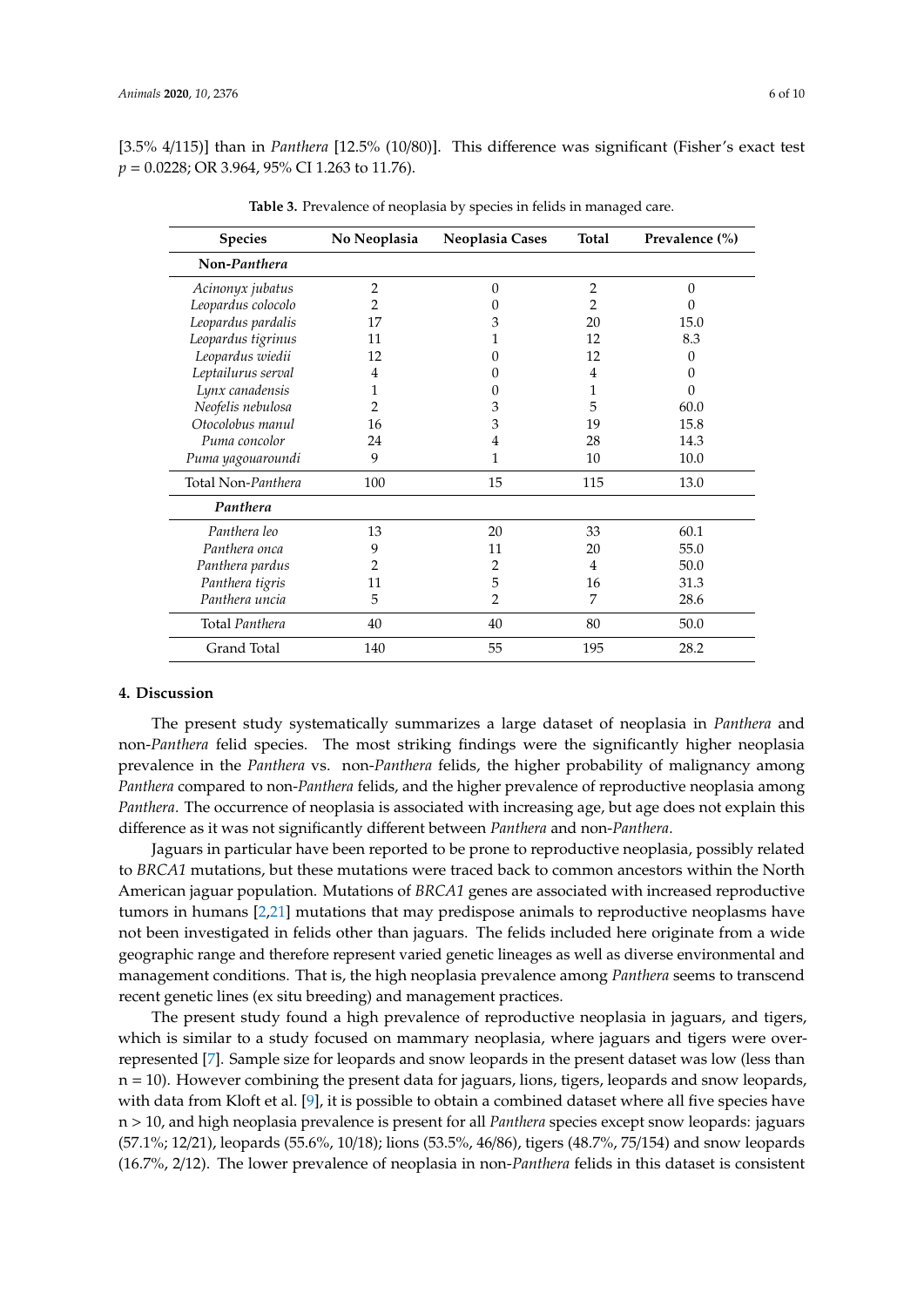with a previous report focused on mammary neoplasia which reported that non-*Panthera* felid species develop mammary neoplasia less frequently than *Panthera* species [\[7\]](#page-7-6).

Although a high percentage of female jaguars in the study population developed neoplasia (70.0%, 7/10), none was reported to have malignant ovarian carcinomas, a neoplasm previously reported in multiple jaguars from the North American population [\[6\]](#page-7-7). This discrepancy is likely due to the founder effect in North American jaguars as mentioned above. Data from the Reproductive Health Surveillance Program (RHSP) show that jaguars [80.0% (28/35)], leopards [54.2% (13/24)], tigers [41.1% (30/73)], and lions [32.5% (25/77)] all have a high species-specific prevalence of female reproductive system neoplasia (Reproductive Health Surveillance Program, Moresco and Agnew pers. comm. [\[22\]](#page-8-9)), other North America-based studies have shown similar results [\[9](#page-7-5)[,13\]](#page-8-10). In the present study females comprised the majority of reproductive neoplasia (85.7%, 12/14) and mammary cancer was the most common reproductive neoplasia. It is known that in felids reproductive neoplasia, mammary in particular, tends to be malignant [\[6,](#page-7-7)[7](#page-7-6)[,23](#page-8-11)[,24\]](#page-8-12). Concordantly, all cases of mammary, and most cases of reproductive neoplasia in this study were malignant; additionally, the majority of all neoplasms of the reproductive system were also malignant. A malignant Sertoli cell tumor was reported in this study, no reproductive neoplasia had been found in male jaguars in past surveys [\[5](#page-7-4)[,25\]](#page-8-13). Reproductive disease can impact reproduction and thereby conservation, the age at which reproductive neoplasia was diagnosed tended to be in animals that would be able to breed if given the opportunity, the youngest animal with reproductive neoplasia was 11 years old.

Hematolymphoid neoplasia prevalence in this study population was high; however this is not remarkable as these are very common across veterinary species. Prevalence studies in cats and dogs indicate that lymphoma is one of the most common neoplasias [\[26](#page-8-14)[,27\]](#page-8-15). Hematolymphoid neoplasias also appear common in nondomestic felids [\[9,](#page-7-5)[28\]](#page-8-16); however, in contrast to domestic cats, many cases in nondomestic felids are not associated with retroviruses.

The high prevalence of respiratory tract neoplasia is notable as lung neoplasia in nondomestic felid species is rarely documented in general surveys [\[11\]](#page-8-17) (B. Troan pers. comm. [\[29\]](#page-8-18)) and remains relatively uncommon [\[9](#page-7-5)[,18](#page-8-5)[,30\]](#page-8-19). Respiratory neoplasias were diagnosed in four species in this study. Seven of ten neoplasms were in *Panthera* (four lions, three jaguars) and three were non-*Panthera* (two Pallas' cats and one clouded leopard), with cases reported from four different facilities. A decrease in lung cancer risk with increasing altitude has been reported for humans [\[18\]](#page-8-5); however half of the cases were reported by facilities at low altitudes (400 meters and 96 meters). Anthracosis has been reported to be associated with malignant lung neoplasia in domestic dogs [\[31\]](#page-8-20), assessing such an association was not possible in this dataset as there were only seven cases of lower respiratory neoplasia and only one of those presented with anthracosis.

## **5. Conclusions**

In conclusion, the data presented here demonstrate that felids in the *Panthera* genus have a higher risk of developing neoplasia than non-*Panthera* felids. Although non-*Panthera* felids have a lower relative risk of developing neoplasia, all felids seem to have a propensity to develop malignant neoplasia. High neoplasia prevalence was observed in *Panthera* populations over wide ranges of latitude and altitude, management, dietary sources, and familial lines. These data support the possibility of a genetic predisposition or propensity at the genus or higher level, and may be compounded by mutations from a few over-represented individuals in zoo populations. Such trends could be evaluated within the context of the evolution of felids [\[32\]](#page-8-21). Although this study did find high prevalence of malignant neoplasia in jaguars, malignant ovarian neoplasia was not a salient feature. This is in contrast to findings in the North American zoo population [\[6](#page-7-7)[,33\]](#page-8-22), supporting the idea that the predisposition to malignant ovarian tumors may be associated with additional mutations introduced to a closed ex situ population.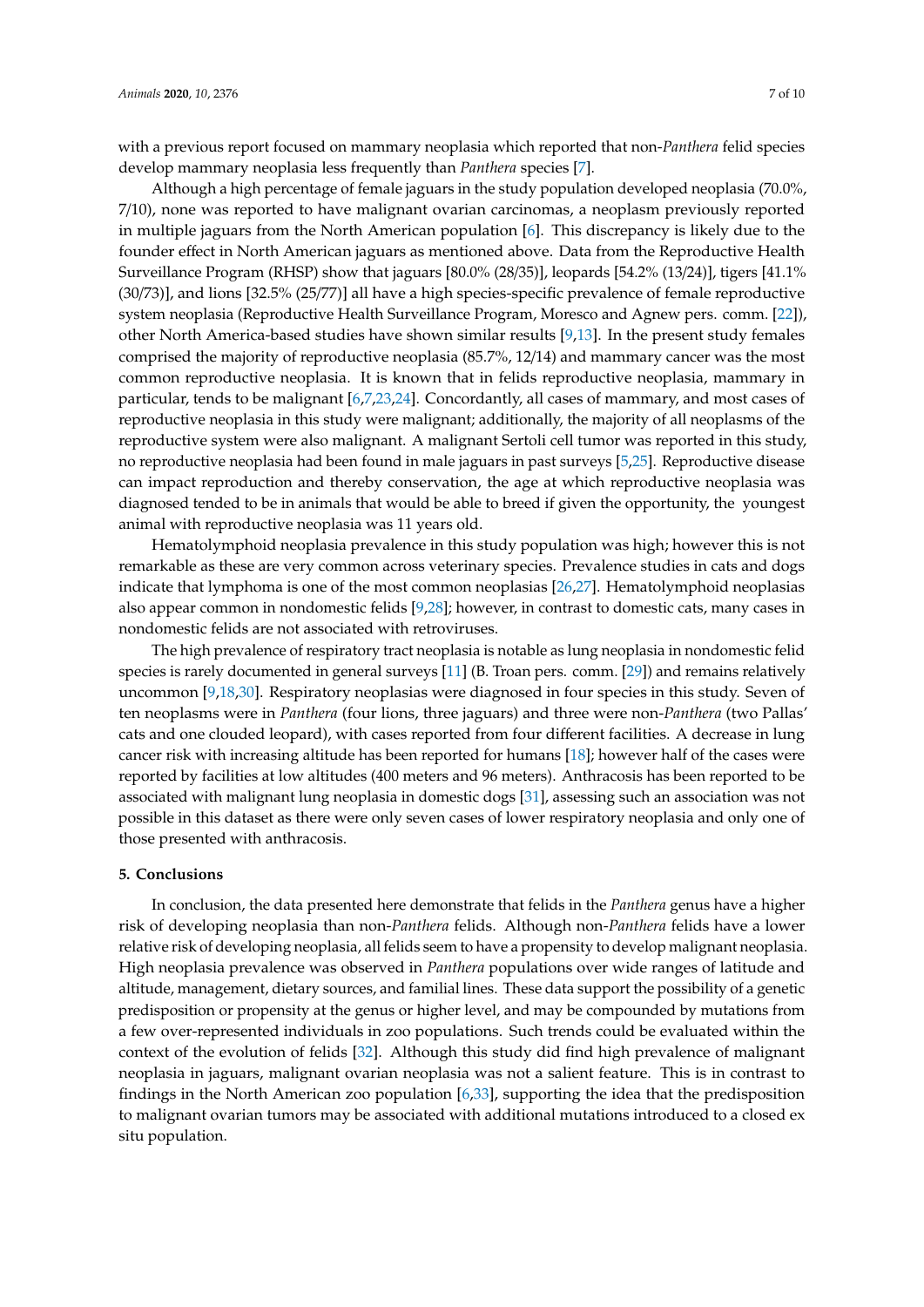The amount of data this study gathered underscores the overall value of large collaborative international studies as well as the value of well-established necropsy protocols and searchable record systems. Based on these findings, felids (in particular *Panthera*), should be regularly monitored for neoplasia development, as early detection will be key to successful management of neoplasia that will most likely be malignant. In addition to regular, thorough physical exams, new noninvasive technology, such as thermography can help detect and monitor superficial neoplasia in nondomestic species [\[34\]](#page-9-0). Finally, further research in non-*Panthera* felids under managed care in range countries is warranted to improve knowledge about the specific causes of death, as these species remain underrepresented in the literature.

**Supplementary Materials:** The following are available online at http://[www.mdpi.com](http://www.mdpi.com/2076-2615/10/12/2376/s1)/2076-2615/10/12/2376/ [s1.](http://www.mdpi.com/2076-2615/10/12/2376/s1) Table S1: Histopathology classification scheme; Table S2: Primary neoplasia cases in felids across the Americas.

**Author Contributions:** Conceptualization, A.M., K.E.M. and F.G.; methodology, A.M.; formal analysis, A.M., B.V.T.; data curation, A.M., F.G., L.A.-B., E.Y.-J., R.H.F.T., J.P.-S., B.V.T.; writing—original draft preparation, A.M., K.F.M. and F.G.; writing—review and editing, A.M., K.E.M., F.G., L.A.-B., E.Y.-J., R.H.F.T., J.P.-S., B.V.T.; visualization, A.M. All authors have read and agreed to the published version of the manuscript.

**Funding:** This research received no external funding.

**Acknowledgments:** The authors thank the keepers and animal care and veterinary staff at each of the institutions for their dedication to these animals. The authors also wish to expressly thank (listed in alphabetical order) Geiza Maira Fawaz Canuto, Jessica Grote, Gwendolynn Hummel, André Luiz Mota da Costa, Camila Nieto, Josue Rangel Díaz, Anne Rivas and Catalina Rodríguez for their help retrieving the data from the archives. We thank M. Dulaney for making studbook data for L. colocolo available and Natalie Moresco for statistical assistance.

**Conflicts of Interest:** The authors declare no conflict of interest.

# **References**

- <span id="page-7-0"></span>1. Dorn, C.R.; Taylor, D.O.N.; Schneider, R.; Hibbard, H.H.; Klauber, M.R. Survey of Animal Neoplasms in Alameda and Contra Costa Counties, California. II. Cancer Morbidity in Dogs and Cats from Alameda County. *J. Natl. Cancer Inst.* **1968**, *40*, 307–318. [\[CrossRef\]](http://dx.doi.org/10.1093/jnci/40.2.307)
- <span id="page-7-1"></span>2. Pharoah, P.D.P.; Day, N.E.; Duffy, S.; Easton, D.F.; Ponder, B.A.J. Family History and the Risk of Breast Cancer: A Systematic Review and Meta-Analysis. *Int. J. Cancer* **1997**, *71*, 800–809. [\[CrossRef\]](http://dx.doi.org/10.1002/(SICI)1097-0215(19970529)71:5<800::AID-IJC18>3.0.CO;2-B)
- <span id="page-7-2"></span>3. Terio, K.A.; McAloose, D.; Lane, E.M. Née Felidae. In *Pathology of Wildlife and Zoo Animals*; Elsevier BV: Amsterdam, The Netherlands, 2018; pp. 263–285. [\[CrossRef\]](http://dx.doi.org/10.1016/B978-0-12-805306-5.00010-9)
- <span id="page-7-3"></span>4. Corner, S.; Parys, M.; Agnew, D.; Moresco, A.; Yuzbasiyan-Gurkan, V. Ovarian Adenocarcinoma in Captive North American Jaguars (*Panthera onca*) Tumor Characterization and Investigation of *BRCA1* Mutations. In Proceedings of the American Association of Zoo Veterinarians, Portland, Oregon, 26 September–2 October 2015; pp. 144–145.
- <span id="page-7-4"></span>5. Owston, M.A.; Ramsay, E.C.; Rotstein, D.S. Neoplasia in Felids at the Knoxville Zoological Gardens, 1979–2003. *J. Zoo Wildl. Med.* **2008**, *39*, 608–613. [\[CrossRef\]](http://dx.doi.org/10.1638/2008-068.1) [\[PubMed\]](http://www.ncbi.nlm.nih.gov/pubmed/19110704)
- <span id="page-7-7"></span>6. Munson, L. A High Prevalence of Ovarian Papillary Cystadenocarcinomas in Jaguars (*Panthera Onca*). *Vet. Pathol.* **1994**, *31*, 604.
- <span id="page-7-6"></span>7. Harrenstien, L.A.; Munson, L.; Seal, U.S. Group, American Zoo and Aquarium Association Mammary Cancer Study. Mammary Cancer in Captive Wild Felids and Risk Factors for Its Development: A Retrospective Study of the Clinical Behavior of 31 Cases. *J. Zoo Wildl. Med.* **1996**, *27*, 468–476.
- 8. Munson, L.; Stokes, J.E.; Harrenstien, L.A. Uterine Cancer in Zoo Felids on Progestin Contraceptives. *Vet. Pathol.* **1995**, *32*, 578.
- <span id="page-7-5"></span>9. Kloft, H.M.; Ramsay, E.C.; Sula, M.M. Neoplasia in Captive Panthera Species. *J. Comp. Pathol.* **2019**, *166*, 35–44. [\[CrossRef\]](http://dx.doi.org/10.1016/j.jcpa.2018.10.178)
- 10. Bernard, J.M.; Newkirk, K.M.; McRee, A.E.; Whittemore, J.C.; Ramsay, E.C. Hepatic Lesions in 90 Captive Nondomestic Felids Presented for Autopsy. *Vet. Pathol.* **2015**, *52*, 369–376. [\[CrossRef\]](http://dx.doi.org/10.1177/0300985814532822)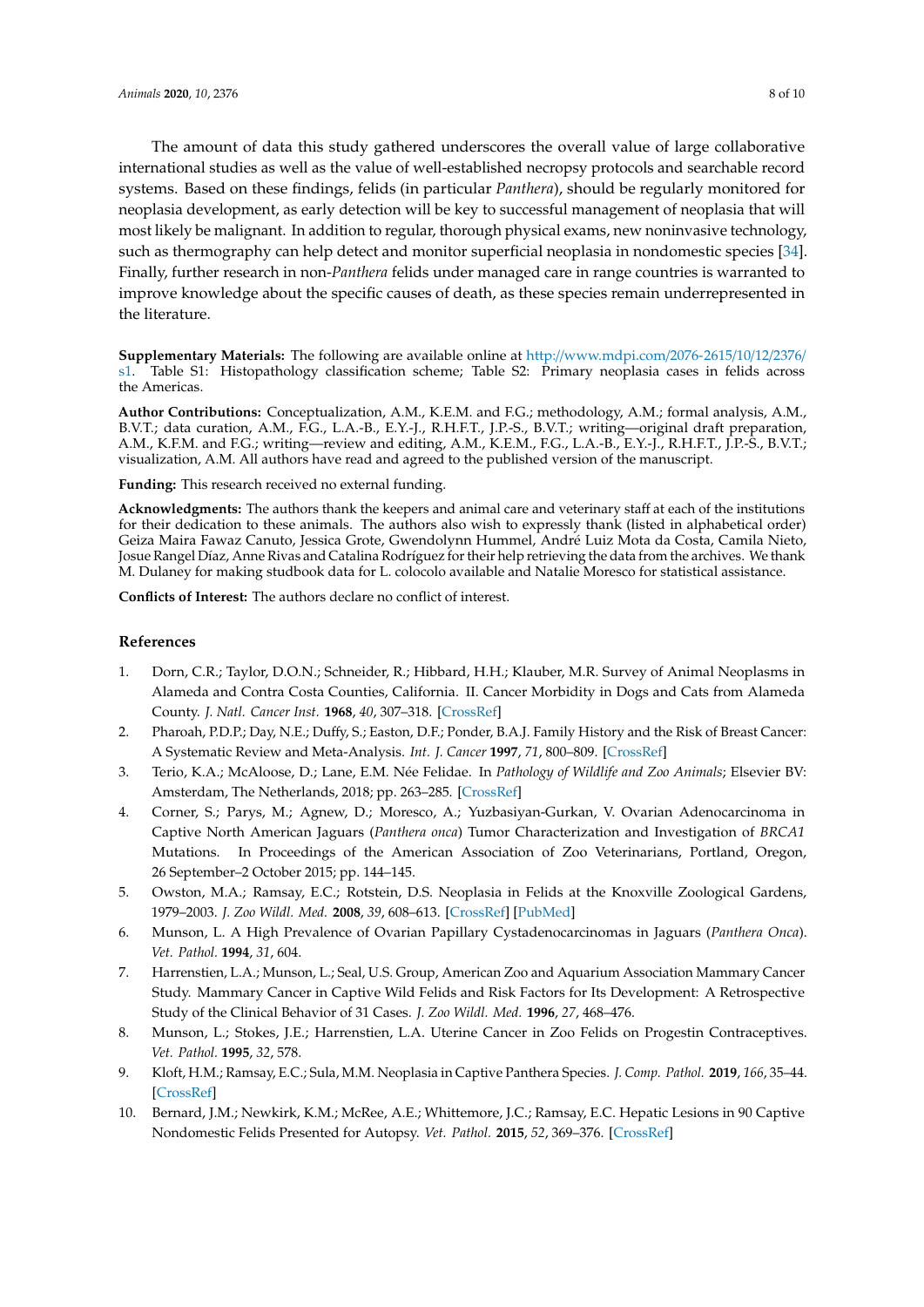- <span id="page-8-17"></span>11. Junginger, J.; Hansmann, F.; Herder, V.; Lehmbecker, A.; Peters, M.; Beyerbach, M.; Wohlsein, P.; Baumgartner, W. Pathology in Captive Wild Felids at German Zoological Gardens. *PLoS ONE* **2015**, *10*, e0130573. [\[CrossRef\]](http://dx.doi.org/10.1371/journal.pone.0130573)
- <span id="page-8-0"></span>12. Miranda, F.R.; Côrrea, S.H.R.; Teixeira, R.H.F.; Fedullo, J.D.L.; Catão-Dias, J.L. Incidência De Neoplasia Em Felídeos Na Fundação Parque Zoológico De São Paulo- Estudo Retrospectivo 1971 a 2001. Paper presented at the XXVII Congresso de Zoológicos do Brasil, Bauru, Brazil, 2003. Available online: https://[repositorio.usp.br](https://repositorio.usp.br/item/001697278)/item/001697278 (accessed on 2 November 2020).
- <span id="page-8-10"></span>13. Boddy, A.M.; Abegglen, L.M.; Pessier, A.P.; Aktipis, A.; Schiffman, J.D.; Maley, C.C.; Witte, C. Lifetime Cancer Prevalence and Life History Traits in Mammals. *Evol. Med. Public Health* **2020**, 187–195. [\[CrossRef\]](http://dx.doi.org/10.1093/emph/eoaa015)
- <span id="page-8-1"></span>14. Griner, L.A. *Pathology of Zoo Animals. A Review of Necropsies Conducted over a Fourteen-Year Period at the San Diego Zoo and San Diego Wild Animal Park*; Zoological Society: Washington, DC, USA, 1983.
- <span id="page-8-2"></span>15. Boddy, A.M.; Harrison, T.M.; Abegglen, L.M. Comparative Oncology: New Insights into an Ancient Disease. *Iscience* **2020**, *23*, 101373. [\[CrossRef\]](http://dx.doi.org/10.1016/j.isci.2020.101373) [\[PubMed\]](http://www.ncbi.nlm.nih.gov/pubmed/32738614)
- <span id="page-8-3"></span>16. Adania, C.H.; Silva, J.C.R.; Felippe, P.A.N. Carnivora–Felidae (Onça, Suçuarana, Jaguatirica E Gato-Do-Mato). In *Tratado De Animais Selvagens: Medicina Veterinária*; Cubas, Z.S., Silva, J.C.R., Catão Dias, J.L., Eds.; Roca: São Paulo, Brasil, 2014; pp. 779–818, ISBN 978-8527726184. (In Portuguese)
- <span id="page-8-4"></span>17. Hopewell, E.; Harrison, S.H.; Posey, R.; Duke, E.G.; Troan, B.; Harrison, T. Analysis of Published Amphibian Neoplasia Case Reports. *J Herpetol. Med.Surg.* **2020**, *30*, 148–155. [\[CrossRef\]](http://dx.doi.org/10.5818/19-09-212.1)
- <span id="page-8-5"></span>18. Wilson, D.W. Tumors of the Respiratory Tract. In *Tumors in Domestic Animals*, 5th ed.; Meuten, D.J., Ed.; Wiley Blackwell: Ames, Iowa, 2017; pp. 467–498.
- <span id="page-8-6"></span>19. Che-Castaldo, J.P.; Byrne, A.; Perišin, K.; Faust, L.I. Sex-Specific Median Life Expectancies from Ex Situ Populations for 330 Animal Species. *Sci. Data* **2019**, *6*, 190019. [\[CrossRef\]](http://dx.doi.org/10.1038/sdata.2019.19) [\[PubMed\]](http://www.ncbi.nlm.nih.gov/pubmed/30778256)
- <span id="page-8-7"></span>20. Dulaney, M.W. (Cincinnati Zoo, Cincinnati, OH, USA). Personal communication, 2019.
- <span id="page-8-8"></span>21. Lee, W.H.; Chew, H.K.; Farmer, A.A.; Chen, P.L. Biological Functions of the Brca1 Protein. *Breast Dis.* **1998**, *10*, 11–22. [\[CrossRef\]](http://dx.doi.org/10.3233/BD-1998-101-204)
- <span id="page-8-9"></span>22. Moresco, A.; Agnew, D.W.; Reproductive Health Surveillance Program, Michigan State University, East Lansing, MI, USA. Personal communication, 2020.
- <span id="page-8-11"></span>23. Munson, L.; Moresco, A. Comparative Pathology of Mammary Gland Cancers in Domestic and Wild Animals. *Breast Dis.* **2007**, *28*, 7–21. [\[CrossRef\]](http://dx.doi.org/10.3233/BD-2007-28102)
- <span id="page-8-12"></span>24. McAloose, D.; Munson, L.; Naydan, D.K. Histologic Features of Mammary Carcinomas in Zoo Felids Treated with Melengestrol Acetate (MGA) Contraceptives. *Vet. Pathol.* **2007**, *44*, 320–326. [\[CrossRef\]](http://dx.doi.org/10.1354/vp.44-3-320)
- <span id="page-8-13"></span>25. Hope, K.; Deem, S.L. Retrospective Study of Morbidity and Mortality of Captive Jaguars (*Panthera Onca*) in North America: 1982–2002. *Zoo Biol.* **2006**, *25*, 501–512. [\[CrossRef\]](http://dx.doi.org/10.1002/zoo.20112)
- <span id="page-8-14"></span>26. Schiffman, J.D.; Breen, M. Comparative Oncology: What Dogs and Other Species Can Teach Us About Humans with Cancer. *Philos. Trans. R. Soc. B* **2015**, *370*, 20140231. [\[CrossRef\]](http://dx.doi.org/10.1098/rstb.2014.0231)
- <span id="page-8-15"></span>27. Louwerens, M.; London, C.A.; Pedersen, N.C.; Lyons, L.A. Feline Lymphoma in the Post—Feline Leukemia Virus Era. *J. Vet. Intern. Med.* **2005**, *19*, 329–335.
- <span id="page-8-16"></span>28. Harrison, T.M.; McKnight, C.A.; Sikarskie, J.G.; Kitchell, B.E.; Garner, M.M.; Raymond, J.T.; Fitzgerald, S.D.; Valli, V.E.; Agnew, D.; Kiupel, M. Malignant Lymphoma in African Lions (*Panthera Leo*). *Vet. Pathol.* **2010**, *47*, 952–957. [\[CrossRef\]](http://dx.doi.org/10.1177/0300985810375054)
- <span id="page-8-19"></span><span id="page-8-18"></span>29. Troan, B. (North Carolina State University, Raleigh, NC, USA). Personal communication, 2020.
- 30. Lucena, R.B.; Fighera, R.A.; Carregaro, A.B.; Inkelmann, M.A.; Barros, C.S.L. Carcinoma Bronquíolo-Alveolar Em Leão-Africano (*Panthera Leo*). *Pesq. Vet. Bras.* **2010**, *30*, 479–483. [\[CrossRef\]](http://dx.doi.org/10.1590/S0100-736X2010000600002)
- <span id="page-8-20"></span>31. Bettini, G.; Morini, M.; Marconato, L.; Marcato, P.S.; Zini, E. Association between Environmental Dust Exposure and Lung Cancer in Dogs. *Vet. J.* **2010**, *186*, 364–369. [\[CrossRef\]](http://dx.doi.org/10.1016/j.tvjl.2009.09.004) [\[PubMed\]](http://www.ncbi.nlm.nih.gov/pubmed/20044284)
- <span id="page-8-21"></span>32. O'Brien, S.J.; Johnson, W.E. The Evolution of Cats Genomic paw prints in the DNA of the world's wild cats have clarified the cat family tree and uncovered several remarkable migrations in their past. *Sci. Am.* **2007**, *297*, 68–75. [\[CrossRef\]](http://dx.doi.org/10.1038/scientificamerican0707-68)
- <span id="page-8-22"></span>33. Corner, S.; Parys, M.; Moresco, A.; Yuzbasiyan-Gurkan, V.; Agnew, D. Ovarian Adenocarcinoma in Jaguars (*Panthera Onca*): A Naturally-Occurring Model of Human Inherited Ovarian Cancer? *Am. Assoc. Cancer Res.* **2017**. [\[CrossRef\]](http://dx.doi.org/10.1158/1557-3265.ovcasymp16-tmem-020)